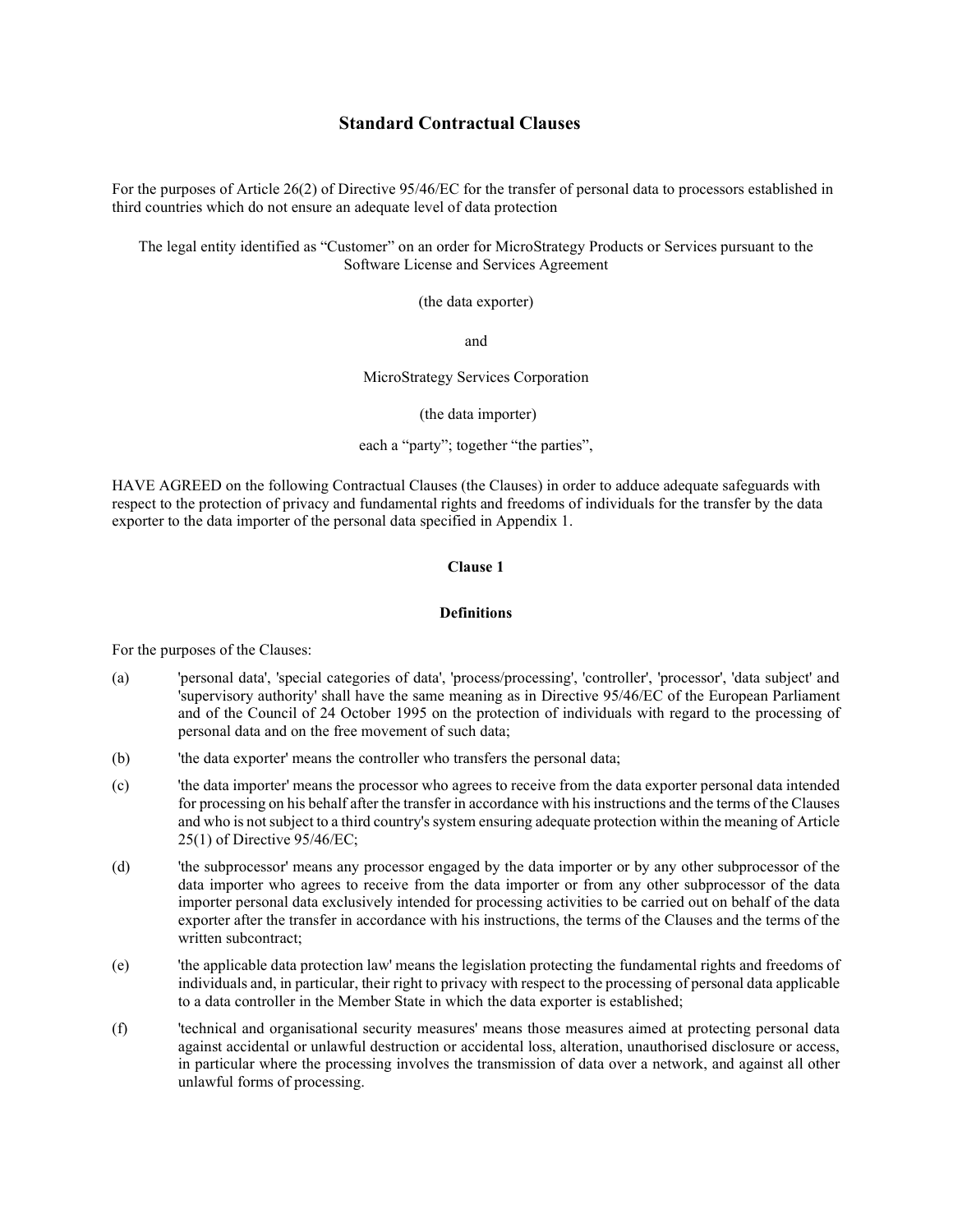#### Details of the transfer

The details of the transfer and in particular the special categories of personal data where applicable are specified in Appendix 1 which forms an integral part of the Clauses.

## Clause 3

#### Third-party beneficiary clause

- 1. The data subject can enforce against the data exporter this Clause, Clause 4(b) to (i), Clause 5(a) to (e), and (g) to (j), Clause 6(1) and (2), Clause 7, Clause 8(2), and Clauses 9 to 12 as third-party beneficiary.
- 2. The data subject can enforce against the data importer this Clause, Clause 5(a) to (e) and (g), Clause 6, Clause 7, Clause 8(2), and Clauses 9 to 12, in cases where the data exporter has factually disappeared or has ceased to exist in law unless any successor entity has assumed the entire legal obligations of the data exporter by contract or by operation of law, as a result of which it takes on the rights and obligations of the data exporter, in which case the data subject can enforce them against such entity.
- 3. The data subject can enforce against the subprocessor this Clause, Clause 5(a) to (e) and (g), Clause 6, Clause 7, Clause 8(2), and Clauses 9 to 12, in cases where both the data exporter and the data importer have factually disappeared or ceased to exist in law or have become insolvent, unless any successor entity has assumed the entire legal obligations of the data exporter by contract or by operation of law as a result of which it takes on the rights and obligations of the data exporter, in which case the data subject can enforce them against such entity. Such third-party liability of the subprocessor shall be limited to its own processing operations under the Clauses.
- 4. The parties do not object to a data subject being represented by an association or other body if the data subject so expressly wishes and if permitted by national law.

## Clause 4

# Obligations of the data exporter

The data exporter agrees and warrants:

- (a) that the processing, including the transfer itself, of the personal data has been and will continue to be carried out in accordance with the relevant provisions of the applicable data protection law (and, where applicable, has been notified to the relevant authorities of the Member State where the data exporter is established) and does not violate the relevant provisions of that State;
- (b) that it has instructed and throughout the duration of the personal data processing services will instruct the data importer to process the personal data transferred only on the data exporter's behalf and in accordance with the applicable data protection law and the Clauses;
- (c) that the data importer will provide sufficient guarantees in respect of the technical and organisational security measures specified in Appendix 2 to this contract;
- (d) that after assessment of the requirements of the applicable data protection law, the security measures are appropriate to protect personal data against accidental or unlawful destruction or accidental loss, alteration, unauthorised disclosure or access, in particular where the processing involves the transmission of data over a network, and against all other unlawful forms of processing, and that these measures ensure a level of security appropriate to the risks presented by the processing and the nature of the data to be protected having regard to the state of the art and the cost of their implementation;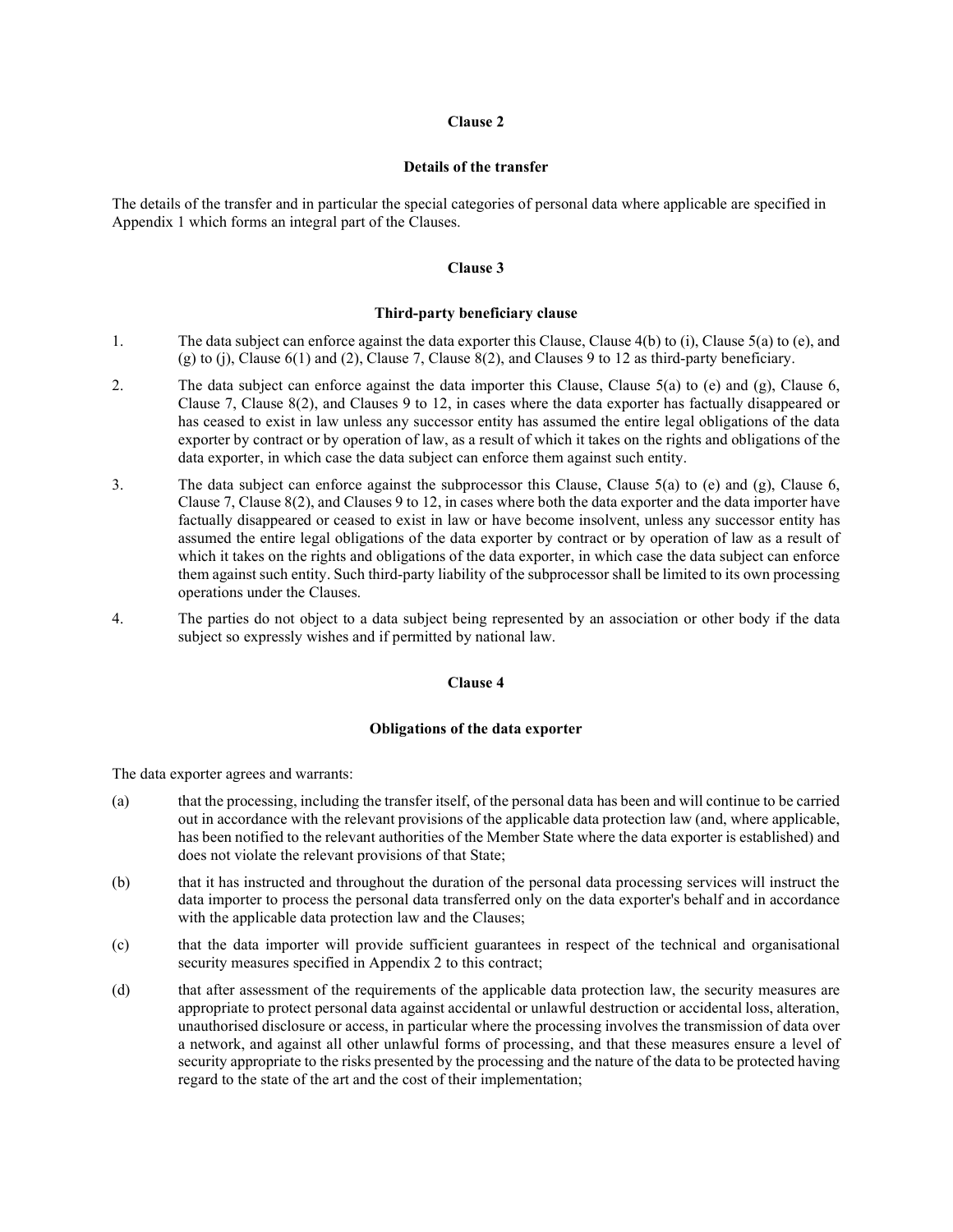- (e) that it will ensure compliance with the security measures;
- (f) that, if the transfer involves special categories of data, the data subject has been informed or will be informed before, or as soon as possible after, the transfer that its data could be transmitted to a third country not providing adequate protection within the meaning of Directive 95/46/EC;
- (g) to forward any notification received from the data importer or any subprocessor pursuant to Clause 5(b) and Clause 8(3) to the data protection supervisory authority if the data exporter decides to continue the transfer or to lift the suspension;
- (h) to make available to the data subjects upon request a copy of the Clauses, with the exception of Appendix 2, and a summary description of the security measures, as well as a copy of any contract for subprocessing services which has to be made in accordance with the Clauses, unless the Clauses or the contract contain commercial information, in which case it may remove such commercial information;
- (i) that, in the event of subprocessing, the processing activity is carried out in accordance with Clause 11 by a subprocessor providing at least the same level of protection for the personal data and the rights of data subject as the data importer under the Clauses; and
- (j) that it will ensure compliance with Clause  $4(a)$  to (i).

## Obligations of the data importer

The data importer agrees and warrants:

- (a) to process the personal data only on behalf of the data exporter and in compliance with its instructions and the Clauses; if it cannot provide such compliance for whatever reasons, it agrees to inform promptly the data exporter of its inability to comply, in which case the data exporter is entitled to suspend the transfer of data and/or terminate the contract;
- (b) that it has no reason to believe that the legislation applicable to it prevents it from fulfilling the instructions received from the data exporter and its obligations under the contract and that in the event of a change in this legislation which is likely to have a substantial adverse effect on the warranties and obligations provided by the Clauses, it will promptly notify the change to the data exporter as soon as it is aware, in which case the data exporter is entitled to suspend the transfer of data and/or terminate the contract;
- (c) that it has implemented the technical and organisational security measures specified in Appendix 2 before processing the personal data transferred;
- (d) that it will promptly notify the data exporter about:
	- (i) any legally binding request for disclosure of the personal data by a law enforcement authority unless otherwise prohibited, such as a prohibition under criminal law to preserve the confidentiality of a law enforcement investigation,
	- (ii) any accidental or unauthorised access, and
	- (iii) any request received directly from the data subjects without responding to that request, unless it has been otherwise authorised to do so;
- (e) to deal promptly and properly with all inquiries from the data exporter relating to its processing of the personal data subject to the transfer and to abide by the advice of the supervisory authority with regard to the processing of the data transferred;
- (f) at the request of the data exporter to submit its data processing facilities for audit of the processing activities covered by the Clauses which shall be carried out by the data exporter or an inspection body composed of independent members and in possession of the required professional qualifications bound by a duty of confidentiality, selected by the data exporter, where applicable, in agreement with the supervisory authority;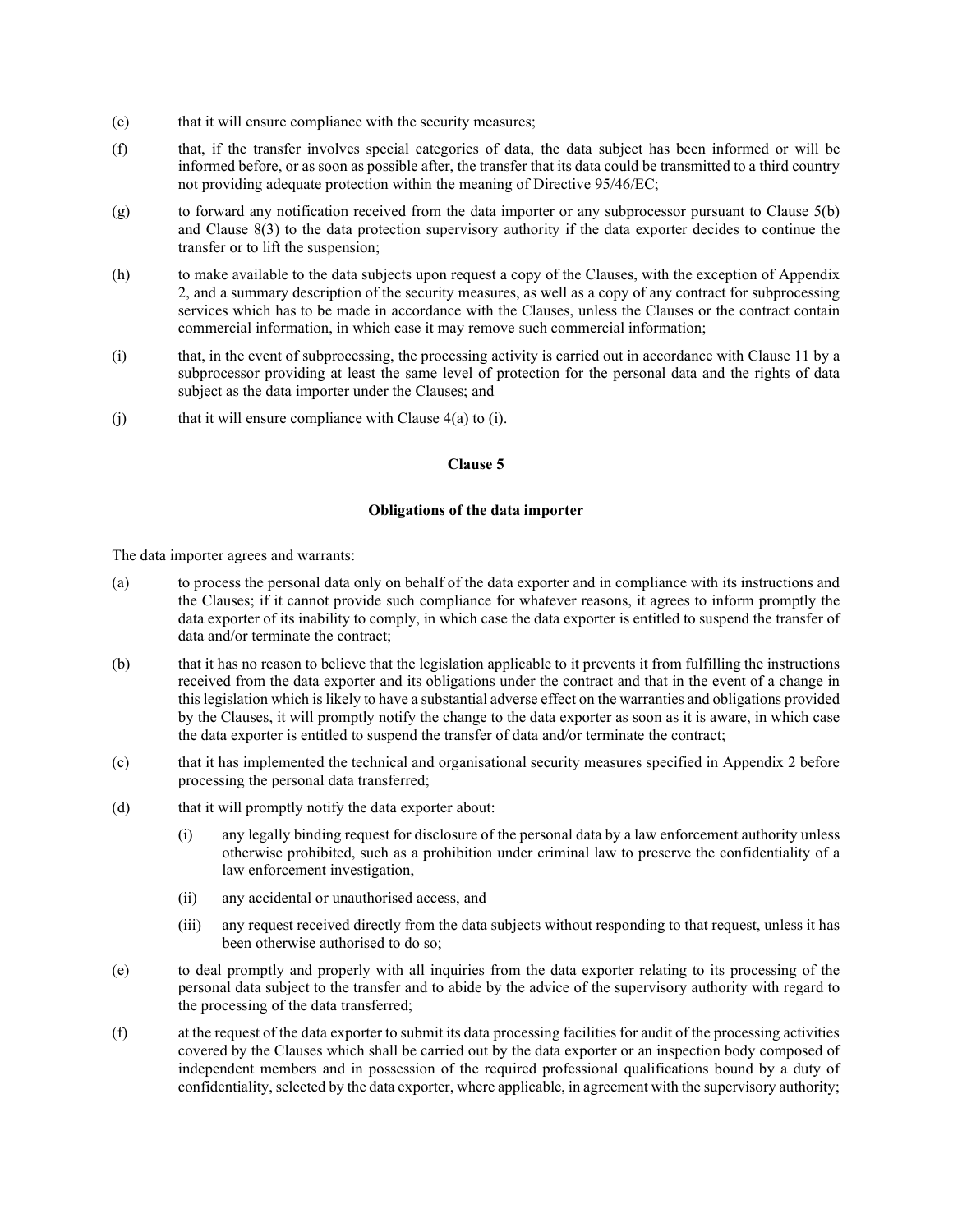- (g) to make available to the data subject upon request a copy of the Clauses, or any existing contract for subprocessing, unless the Clauses or contract contain commercial information, in which case it may remove such commercial information, with the exception of Appendix 2 which shall be replaced by a summary description of the security measures in those cases where the data subject is unable to obtain a copy from the data exporter;
- (h) that, in the event of subprocessing, it has previously informed the data exporter and obtained its prior written consent;
- (i) that the processing services by the subprocessor will be carried out in accordance with Clause 11;
- (j) to send promptly a copy of any subprocessor agreement it concludes under the Clauses to the data exporter.

# **Liability**

- 1. The parties agree that any data subject, who has suffered damage as a result of any breach of the obligations referred to in Clause 3 or in Clause 11 by any party or subprocessor is entitled to receive compensation from the data exporter for the damage suffered.
- 2. If a data subject is not able to bring a claim for compensation in accordance with paragraph 1 against the data exporter, arising out of a breach by the data importer or his subprocessor of any of their obligations referred to in Clause 3 or in Clause 11, because the data exporter has factually disappeared or ceased to exist in law or has become insolvent, the data importer agrees that the data subject may issue a claim against the data importer as if it were the data exporter, unless any successor entity has assumed the entire legal obligations of the data exporter by contract of by operation of law, in which case the data subject can enforce its rights against such entity.

The data importer may not rely on a breach by a subprocessor of its obligations in order to avoid its own liabilities.

3. If a data subject is not able to bring a claim against the data exporter or the data importer referred to in paragraphs 1 and 2, arising out of a breach by the subprocessor of any of their obligations referred to in Clause 3 or in Clause 11 because both the data exporter and the data importer have factually disappeared or ceased to exist in law or have become insolvent, the subprocessor agrees that the data subject may issue a claim against the data subprocessor with regard to its own processing operations under the Clauses as if it were the data exporter or the data importer, unless any successor entity has assumed the entire legal obligations of the data exporter or data importer by contract or by operation of law, in which case the data subject can enforce its rights against such entity. The liability of the subprocessor shall be limited to its own processing operations under the Clauses.

## Clause 7

# Mediation and jurisdiction

- 1. The data importer agrees that if the data subject invokes against it third-party beneficiary rights and/or claims compensation for damages under the Clauses, the data importer will accept the decision of the data subject:
	- (a) to refer the dispute to mediation, by an independent person or, where applicable, by the supervisory authority;
	- (b) to refer the dispute to the courts in the Member State in which the data exporter is established.
- 2. The parties agree that the choice made by the data subject will not prejudice its substantive or procedural rights to seek remedies in accordance with other provisions of national or international law.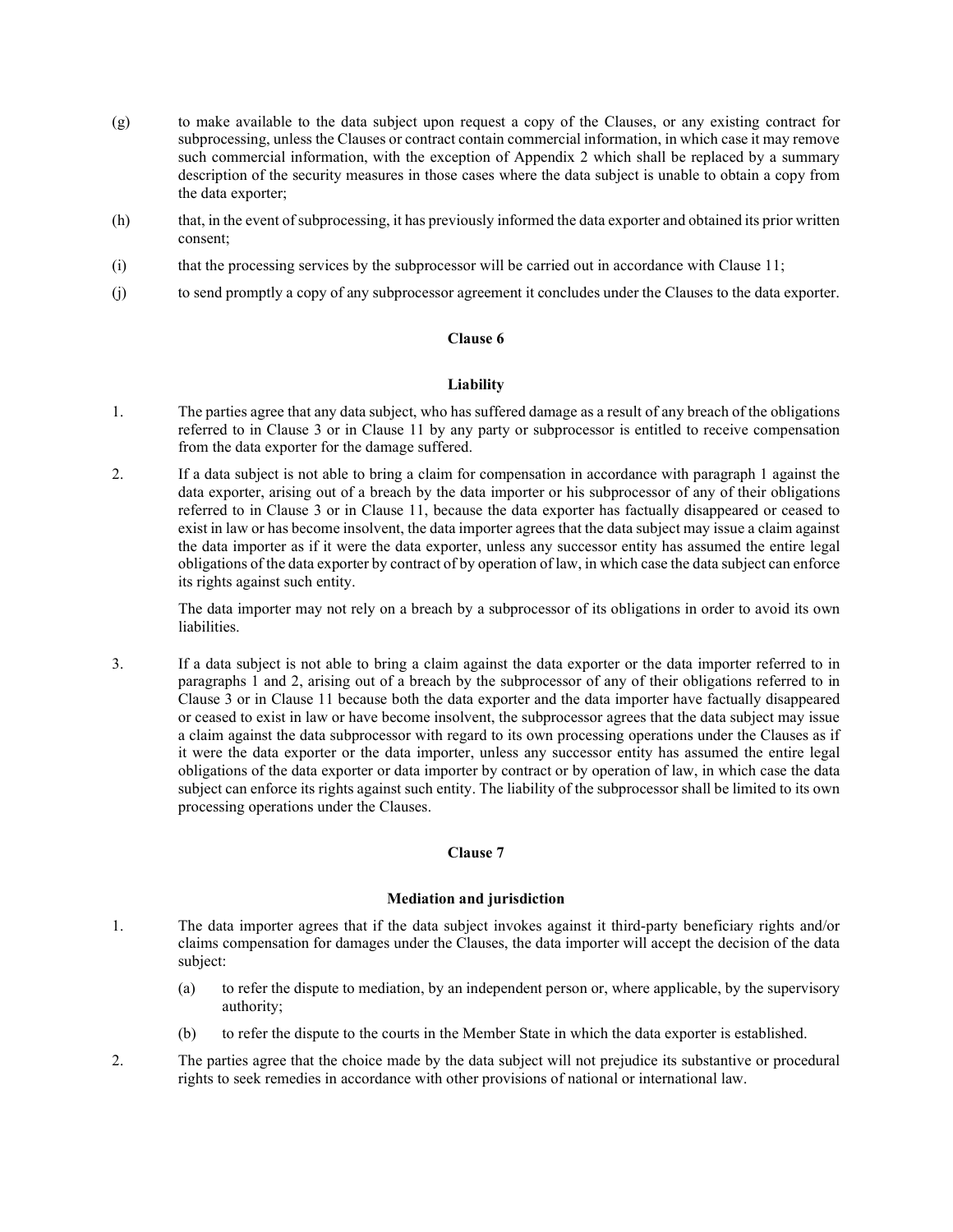#### Cooperation with supervisory authorities

- 1. The data exporter agrees to deposit a copy of this contract with the supervisory authority if it so requests or if such deposit is required under the applicable data protection law.
- 2. The parties agree that the supervisory authority has the right to conduct an audit of the data importer, and of any subprocessor, which has the same scope and is subject to the same conditions as would apply to an audit of the data exporter under the applicable data protection law.
- 3. The data importer shall promptly inform the data exporter about the existence of legislation applicable to it or any subprocessor preventing the conduct of an audit of the data importer, or any subprocessor, pursuant to paragraph 2. In such a case the data exporter shall be entitled to take the measures foreseen in Clause 5 (b).

# Clause 9

### Governing Law

The Clauses shall be governed by the law of the Member State in which the data exporter is established, namely [ENTER]

# Clause 10

# Variation of the contract

The parties undertake not to vary or modify the Clauses. This does not preclude the parties from adding clauses on business related issues where required as long as they do not contradict the Clause.

## Clause 11

#### Subprocessing

- 1. The data importer shall not subcontract any of its processing operations performed on behalf of the data exporter under the Clauses without the prior written consent of the data exporter. Where the data importer subcontracts its obligations under the Clauses, with the consent of the data exporter, it shall do so only by way of a written agreement with the subprocessor which imposes the same obligations on the subprocessor as are imposed on the data importer under the Clauses. Where the subprocessor fails to fulfil its data protection obligations under such written agreement the data importer shall remain fully liable to the data exporter for the performance of the subprocessor's obligations under such agreement.
- 2. The prior written contract between the data importer and the subprocessor shall also provide for a thirdparty beneficiary clause as laid down in Clause 3 for cases where the data subject is not able to bring the claim for compensation referred to in paragraph 1 of Clause 6 against the data exporter or the data importer because they have factually disappeared or have ceased to exist in law or have become insolvent and no successor entity has assumed the entire legal obligations of the data exporter or data importer by contract or by operation of law. Such third-party liability of the subprocessor shall be limited to its own processing operations under the Clauses.
- 3. The provisions relating to data protection aspects for subprocessing of the contract referred to in paragraph 1 shall be governed by the law of the Member State in which the data exporter is established, namely England & Wales.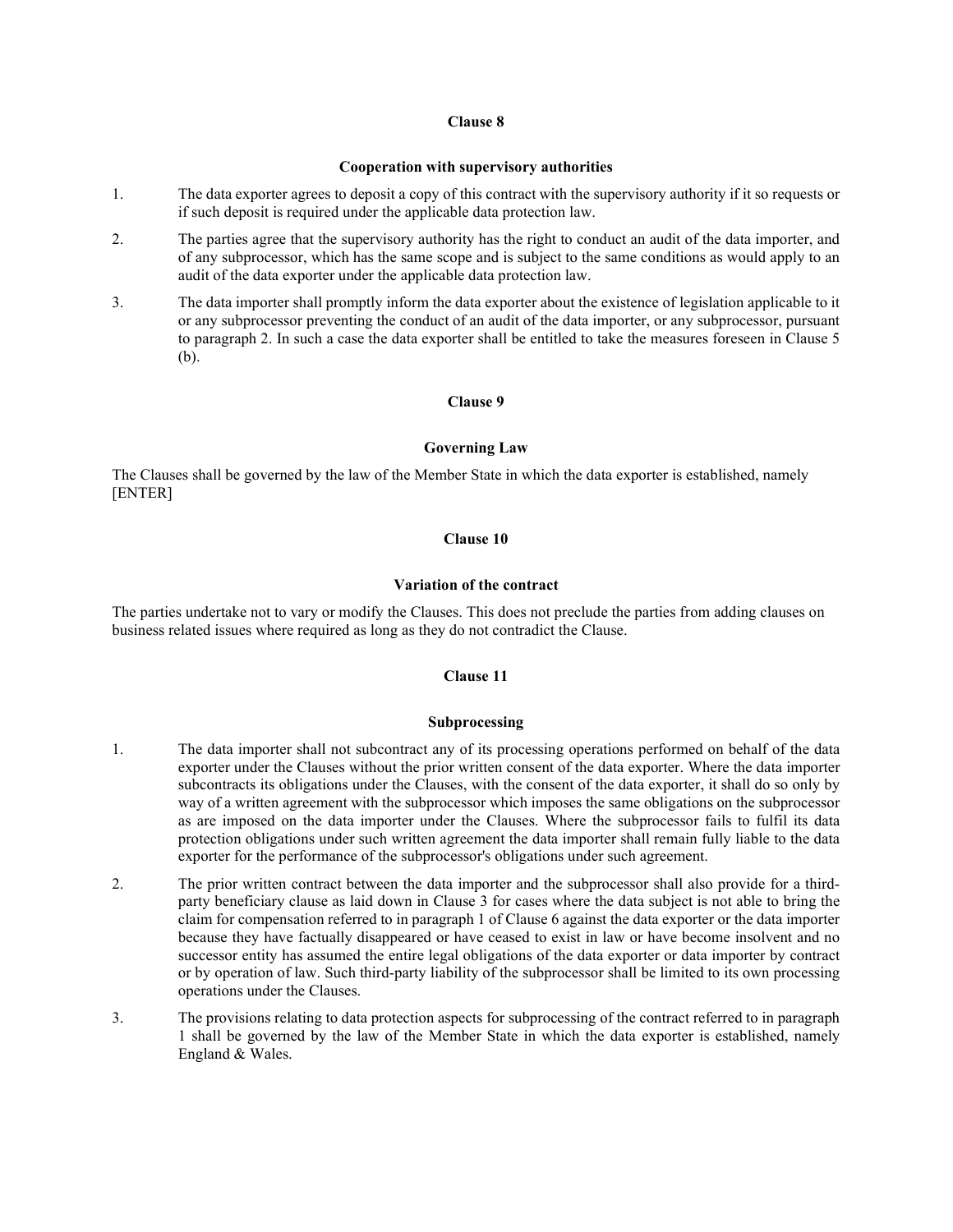4. The data exporter shall keep a list of subprocessing agreements concluded under the Clauses and notified by the data importer pursuant to Clause 5 (j), which shall be updated at least once a year. The list shall be available to the data exporter's data protection supervisory authority.

# Clause 12

## Obligation after the termination of personal data processing services

- 1. The parties agree that on the termination of the provision of data processing services, the data importer and the subprocessor shall, at the choice of the data exporter, return all the personal data transferred and the copies thereof to the data exporter or shall destroy all the personal data and certify to the data exporter that it has done so, unless legislation imposed upon the data importer prevents it from returning or destroying all or part of the personal data transferred. In that case, the data importer warrants that it will guarantee the confidentiality of the personal data transferred and will not actively process the personal data transferred anymore.
- 2. The data importer and the subprocessor warrant that upon request of the data exporter and/or of the supervisory authority, it will submit its data processing facilities for an audit of the measures referred to in paragraph 1.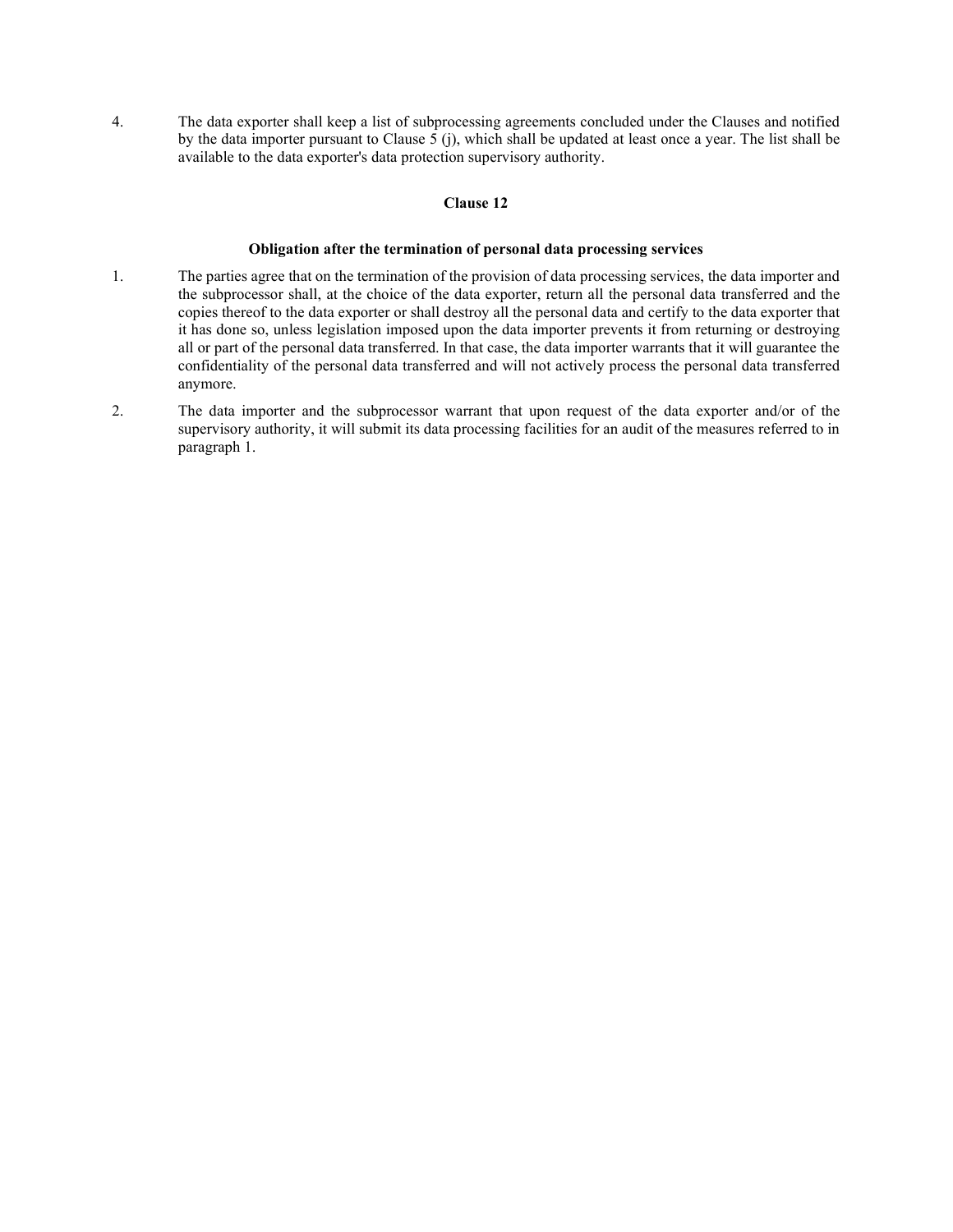# Appendix 1 to the Standard Contractual Clauses

# Data exporter

The data exporter is (please specify briefly your activities relevant to the transfer):

The data exporter is the legal entity identified as "Customer" on an order for MicroStrategy Products or Services pursuant to the Software License and Services Agreement.

# Data importer

The data importer is (please specify briefly activities relevant to the transfer):

MicroStrategy Services Corporation, a subsidiary of MicroStrategy Inc., a provider of business intelligence, mobile software, and cloud-based services. MicroStrategy provides business intelligence as a service including reporting, analysis, and mobile analytics capabilities through the cloud and processes personal data upon the instruction of the data exporter in accordance with the terms of the governing agreement.

# Data subjects

The personal data transferred concern the following categories of data subjects (please specify):

Data exporter may submit personal data to the cloud hosted service or in connection with the provision of technical support or consulting services, the extent of which is determined and controlled by the data exporter in its sole discretion, and which may include, but is not limited to personal data concerning the following categories of data subjects (please specify):

- Prospects, customers, business partners and vendors of data exporter (who are natural persons)
- Employees or contact persons of the data exporter's prospects, customers, business partners and vendors
- Employees or agents of the data exporter, including those who have been authorized to use the cloud hosted service
- Data exporter's users authorized by data exporter to use the cloud hosted service

# Categories of data

The personal data transferred concern the following categories of data (please specify):

Data exporter may submit personal data to the cloud hosted service or in connection with the provision of technical support or consulting services, the extent of which is determined and controlled by the data exporter in its sole discretion, and which may include, but is not limited to personal data concerning the following categories of data (please specify):

- Personal life data
- Employment and professional life data
- Financial data
- Education and training data
- Contact information (company, email, phone, business address)
- ID data
- Localisation data

## Special categories of data (if appropriate)

The personal data transferred concern the following special categories of data (please specify):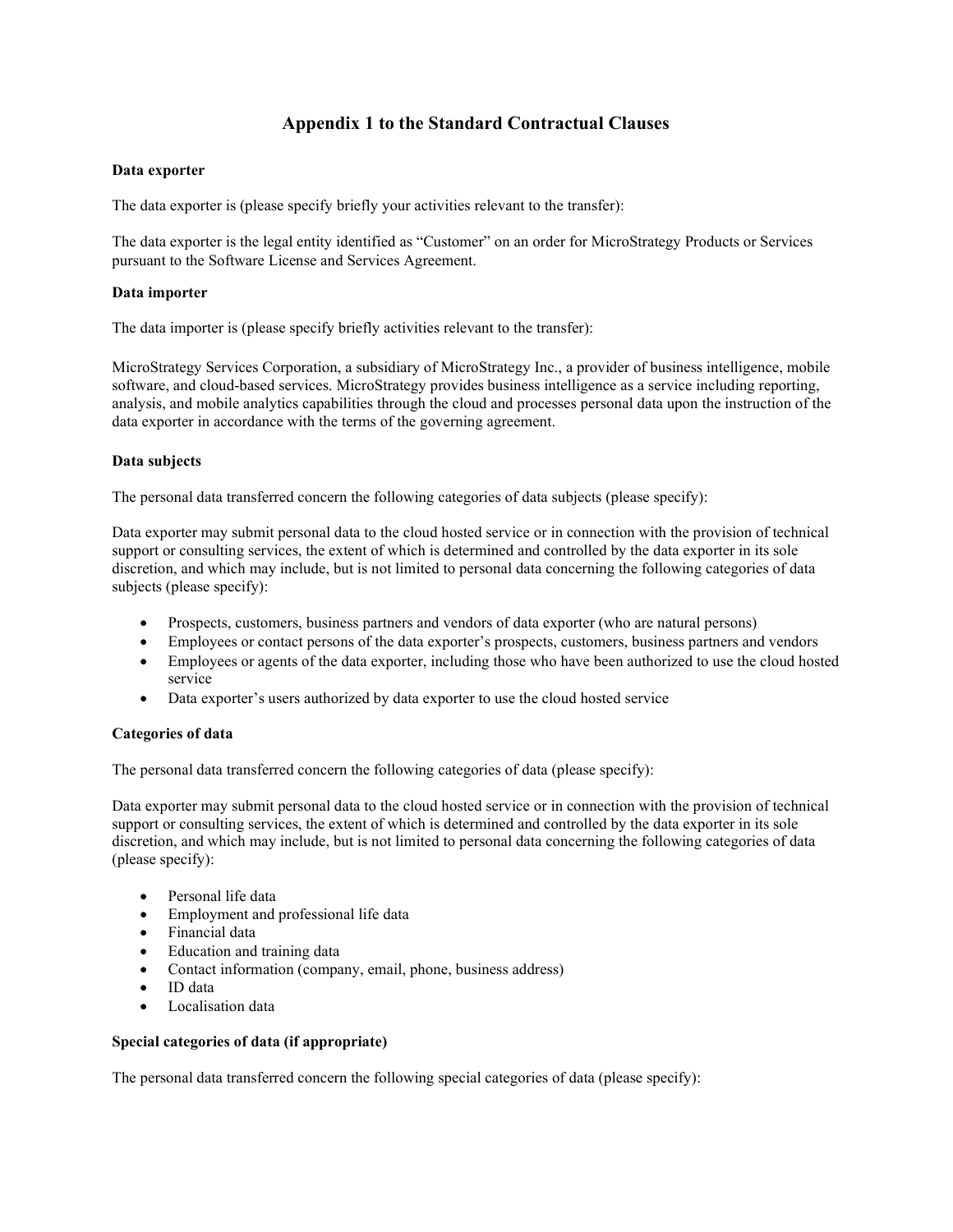Data exporter may submit special categories of personal data to the cloud hosted service or in connection with the provision of technical support or consulting services, the extent of which is determined and controlled by the data exporter in its sole discretion, and which includes for the sake of clarity, personal data with information revealing racial or ethnic origin, political opinions, religious or philosophical beliefs, or trade union membership, and the processing of genetic data, biometric data for the purpose of uniqely identifying a natural person, data concerning health or data concerning a natural person's sex life or sexual orientation (please specify):

# Processing operations

The personal data transferred will be subject to the following basic processing activities (please specify):

The objective of processing of personal data by the data importer is the performance of the cloud hosted service or in connection with the provision of technical support or consulting services pursuant to a governing agreement and includes:

- Storage and processing through the cloud hosted service
- Processing in connection with a technical support case related to the cloud hosted service
- Processing in connection with providing consulting services related to cloud hosted service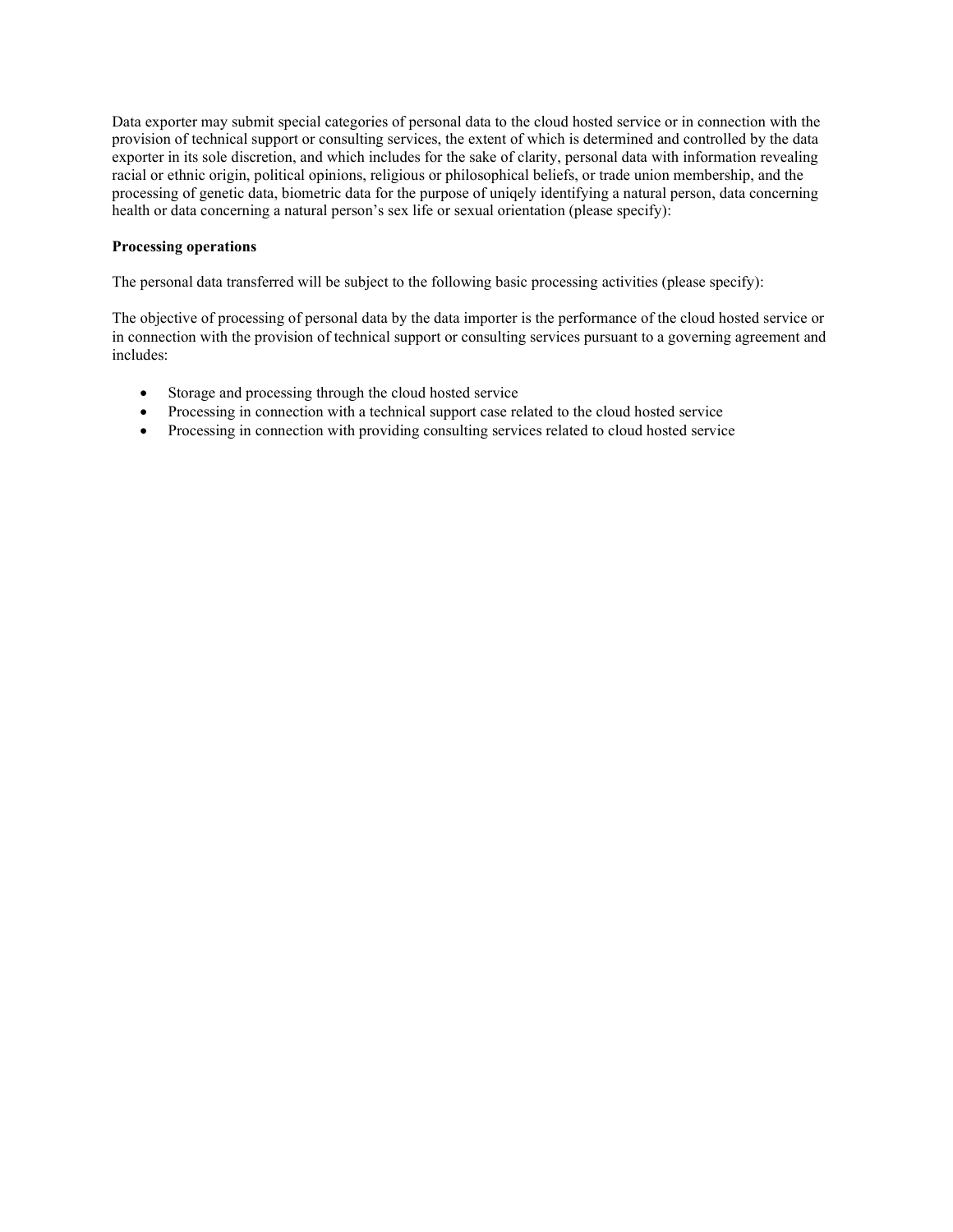# Appendix 2 to the Standard Contractual Clauses

This Appendix forms part of the Clauses and must be completed and by the parties.

Description of the technical and organisational security measures implemented by the data importer in accordance with Clauses 4(d) and 5(c) (or document/legislation attached):

The technical and organisational security measures implemented by the data importer are as described in and will be implemented in accordance with the terms of a master agreement currently in effect between the data exporter and the data importer or if one does not exist, by the MicroStrategy Cloud Environment Service Guide, Technical Support Policy and Procedures, and/or the Terms and Conditions listed at https://www.microstrategy.com/licensing on the effective date.

In addition, below are generally MicroStrategy's current technical and organizational security measures to protect the confidentiality, integrity and availability of personal data with MicroStrategy's products and services. MicroStrategy may change these measures at any time without notice so long as it maintains a comparable or better level of security.

- Pseudonymization and encryption of personal data:
	- o Encryption of personal data at rest: MicroStrategy requires that personal data is encrypted at rest. This can be achieved through application level encryption, filesystem encryption or hardwarebased encryption at a storage media level.
	- o Encryption of personal data in transit: MicroStrategy requires that personal data is encrypted during transit by leveraging common industry protocols as Transport Layer Security (TLS) or Virtual Private Networks (VPN).
- The ability to ensure the ongoing confidentiality, integrity, availability and resilience of processing systems and services:
	- o Access Control:
		- MicroStrategy has implemented physical access controls at all of our offices, requiring employees and onsite-contractors to authenticate before entering the premises or special sections in the office. Third party hosting providers are required to provide evidence that physical access control requirements are met.
		- MicroStrategy has implemented system access control for all systems that are not for public access. Access control includes the usage of a username and a complex password and, with critical systems, multifactor authentication leveraging one-time credentials.
		- MicroStrategy has implemented network access control at all the ingress and egress network points. All network traffic is denied by default. Only traffic that meets an access control rule is allowed into the corporate network.
	- o Awareness and Training:
		- MicroStrategy requires all new employees to take general security & privacy awareness training and employees and contractors are required to complete the security & privacy awareness training on an annual basis. This includes passing an exam demonstrating the knowledge the training conveys.
		- MicroStrategy requires job-specific security & privacy training for employees and agents in security & privacy critical roles, providing additional security & privacy knowledge and skills.
	- o Logging & Monitoring:
		- Critical log events have been identified for all critical systems. These critical log events include information that is meaningful in identifying security incidents.
		- A third-party 24x7 monitoring services conducts log reviews, analysis and reporting and notifies MicroStrategy in case suspicious events are identified.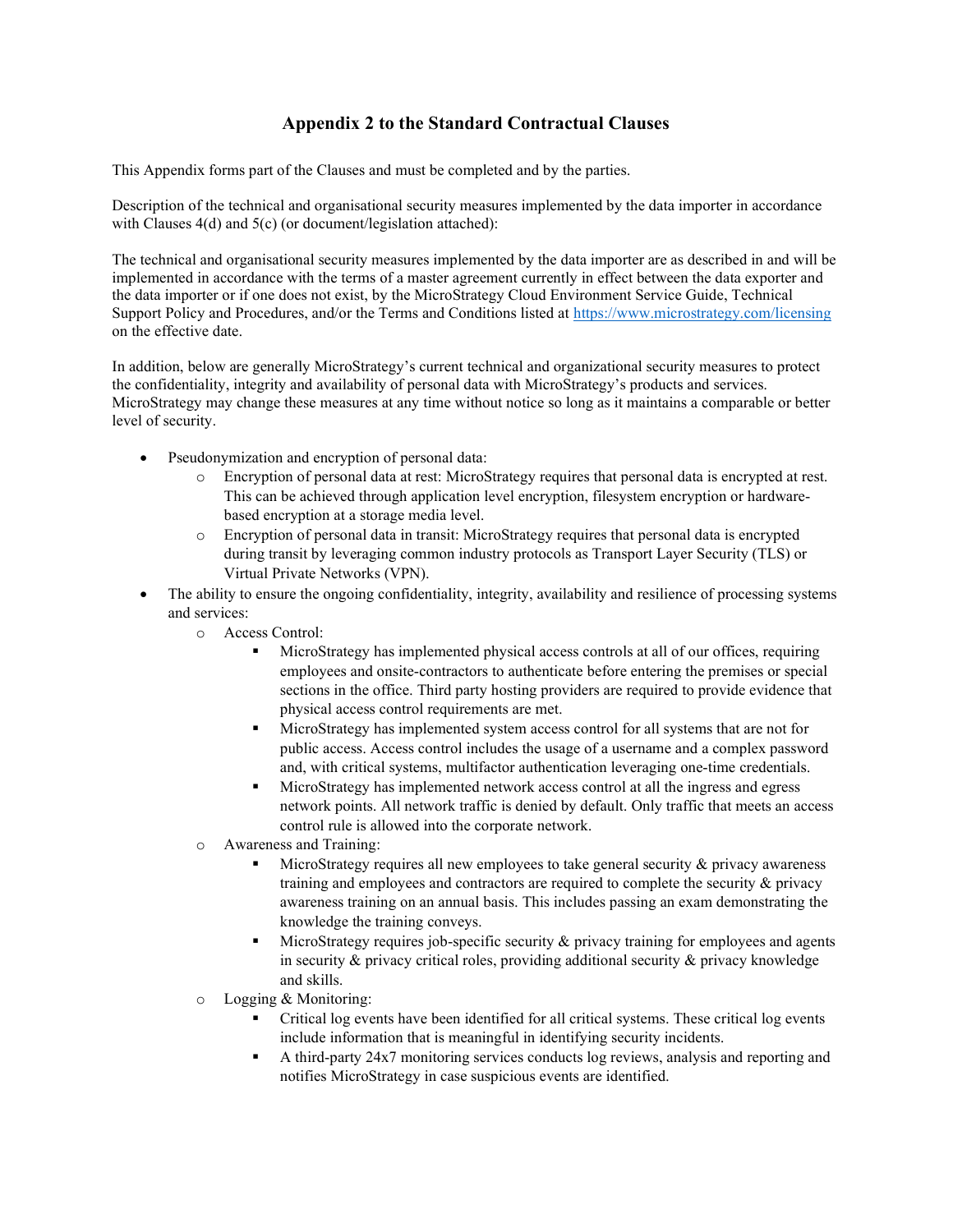- MicroStrategy has installed file integrity monitoring on critical systems. Any unauthorized change of files monitored would be detected and investigated.
- Logs for critical systems are maintained according to the retention time required by law, regulation, business need or standard best practice.
- o Configuration Management:
	- MicroStrategy has established secure baseline configuration for its critical systems. Baselines are reviewed and updated as new security threats or needs are identified.
	- MicroStrategy has established change control processes for its critical systems. Every change request must be reviewed for impact, back-out procedure and approved by the Change Control Board (CCB).
	- MicroStrategy has established a configuration management plan that identifies tools, methods and processes on how changes are being implemented with its critical systems.
- o Identification and Authentication: MicroStrategy has established Identification and Authentication Policy and Procedures for its critical systems.
- o Maintenance: MicroStrategy has implemented processes that allow for controlled maintenance of its critical systems by third party vendors.
- o Media Protection: MicroStrategy has established Digital Media Handling Procedures addressing media access, media marking, media storage, media transport and media sanitization.
- o Physical and Environmental Protection:
	- MicroStrategy requires that its data center hosting providers meet at a minimum SOC-2 and ISO27001 requirements. Hosting providers that host systems storing or processing regulated customer data (e.g., Protected Health Information (PHI) or card holder data) are required to have additional attestations in place, ensuring compliance and alignment with laws, regulations and business needs.
	- MicroStrategy uses Public Cloud service providers, e.g Amazon Web Services (AWS), Microsoft Azure, and Google Cloud, as Sub-Processors providing the Hosted Service. The Public Cloud service providers meet SOC-2, ISO27001, HIPAA and PCI-DSS requirements. Each year MicroStrategy requests the Public Cloud service providers to provide updated documentation that demonstrate their compliance with those security standards/frameworks.
- o Planning:
	- MicroStrategy has established rules of behavior that are documented in its Acceptable Use Policy. The MicroStrategy Acceptable Use Policy provides common rules on the appropriate use of all MicroStrategy information technology resources for all users, including employees, interns, and contractors.
	- An information security architecture is part of the overall design of MicroStrategy's network and systems.
- o Personnel Security:
	- MicroStrategy screens employees as well as contractors, including with a financial and a criminal background check, before providing initial access to any corporate systems.
	- MicroStrategy revokes all access of employees upon termination.
	- MicroStrategy adjusts access rights of personnel whenever they are transferred or assume different responsibilities.
- o System and Services Acquisitions: MicroStrategy has established acquisition processes that incorporate security into the evaluation of a vendor as well as ensuring the confidentiality, integrity and availability of its data.
- o System and Communications Protection:
	- Hardening of systems is part of the deployment of new critical systems.
	- Encrypted communication is used for all sensitive communication between systems.
	- Encrypted storage of sensitive information is available for customers of the Hosted Service, ensuring the confidentiality of their data.
- o System and Information Integrity: